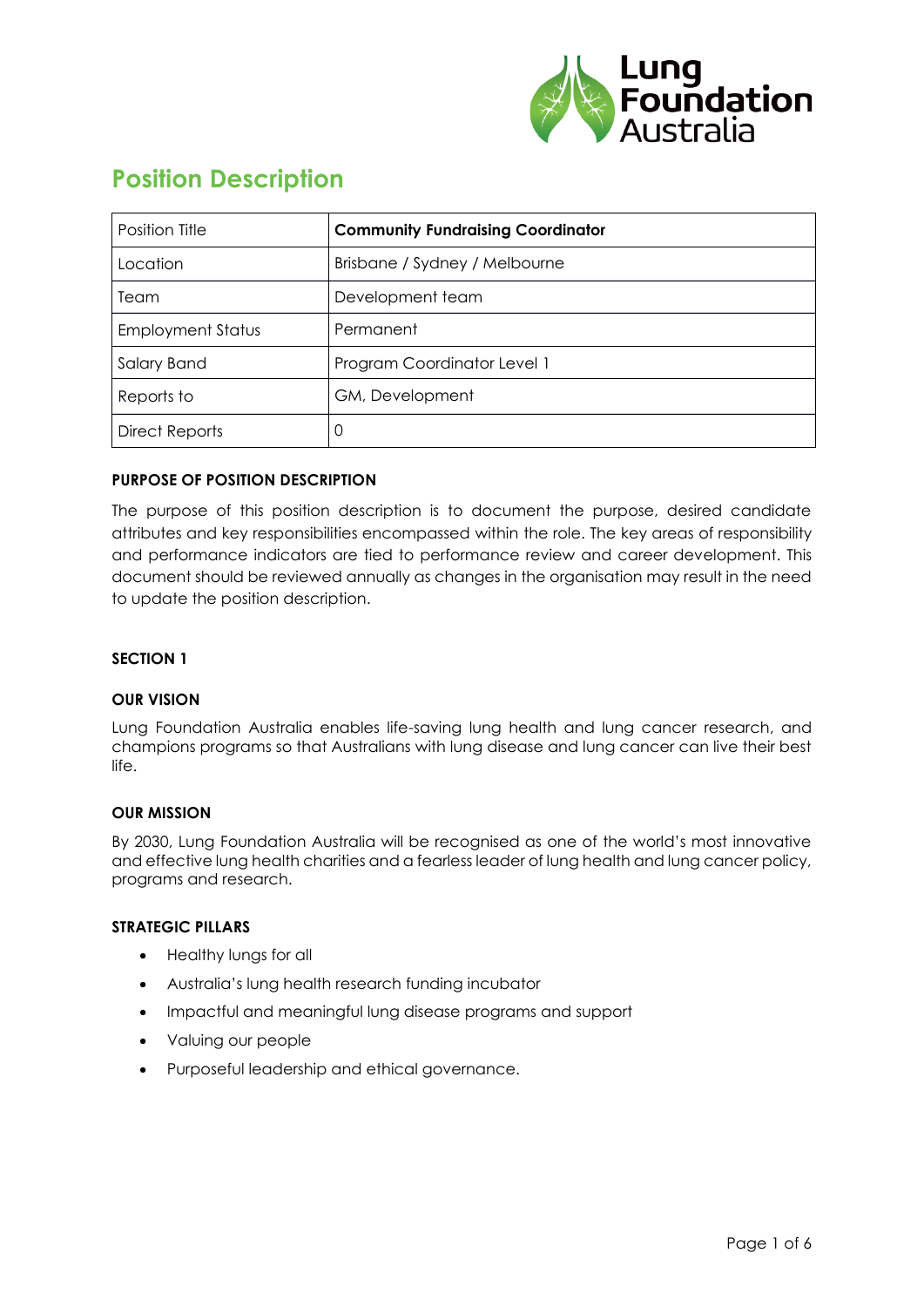

#### **LUNG FOUNDATION AUSTRALIA VALUES**

Our values are represented by **BE FAIR**

- **Bold** | be proactive and take risks that achieve our Mission.
- **Entrepreneurial** | be focused on outcomes and strive to find new ways of working, remembering we are profit-for-purpose.
- **Fair** | be equitable and work in the interests of all our stakeholders, particularly patients and their carers.
- **Agile** | be responsive and proactive to create positive change.
- **Innovative** | be inventive and find new ways of doing things that achieve our Mission.
- **Respectful** | be honest and work hard every day in every way we are funded by the community they should expect nothing less.

#### **OUR TEAM**

Lung Foundation Australia is an award-winning profit for purpose organisation and national peak health and advisory body. Lung Foundation Australia aspires to be an Employer of Choice. Lung Foundation Australia is entering a period of accelerated growth consolidating three years of strong performance which saw the Foundation named Non-Government Organisation of the Year in 2020 and The Voice Projects Best Place to Work in 2020 and 2021. Before applying we encourage you to learn more about our Mission and impact by reading our Annual Impact Report <https://lungfoundation.com.au/about/annual-reports/>

We operate from three offices: Brisbane (Corporate Office), Sydney (fundraising) and Melbourne (research) with a national footprint established by our support and research programs. We are committed to work life balance and flexibility in the workplace.

As our impact grows with increased government and community funding so does our team and our army of volunteer supporters. Over the next three years, Lung Foundation Australia is anticipated to increase its headcount by 50%+ as new offices are opened, and new projects are commenced.

#### **SECTION 2**

#### *PURPOSE OF THIS ROLE*

Reporting into the General Manager, Development, the Community Fundraising Coordinator plays a key role in elevating Lung Foundation Australia's community fundraising and events, including our flagship Shine a Light on Lung Cancer campaign and annual gala dinner, to maximise revenue and engagement.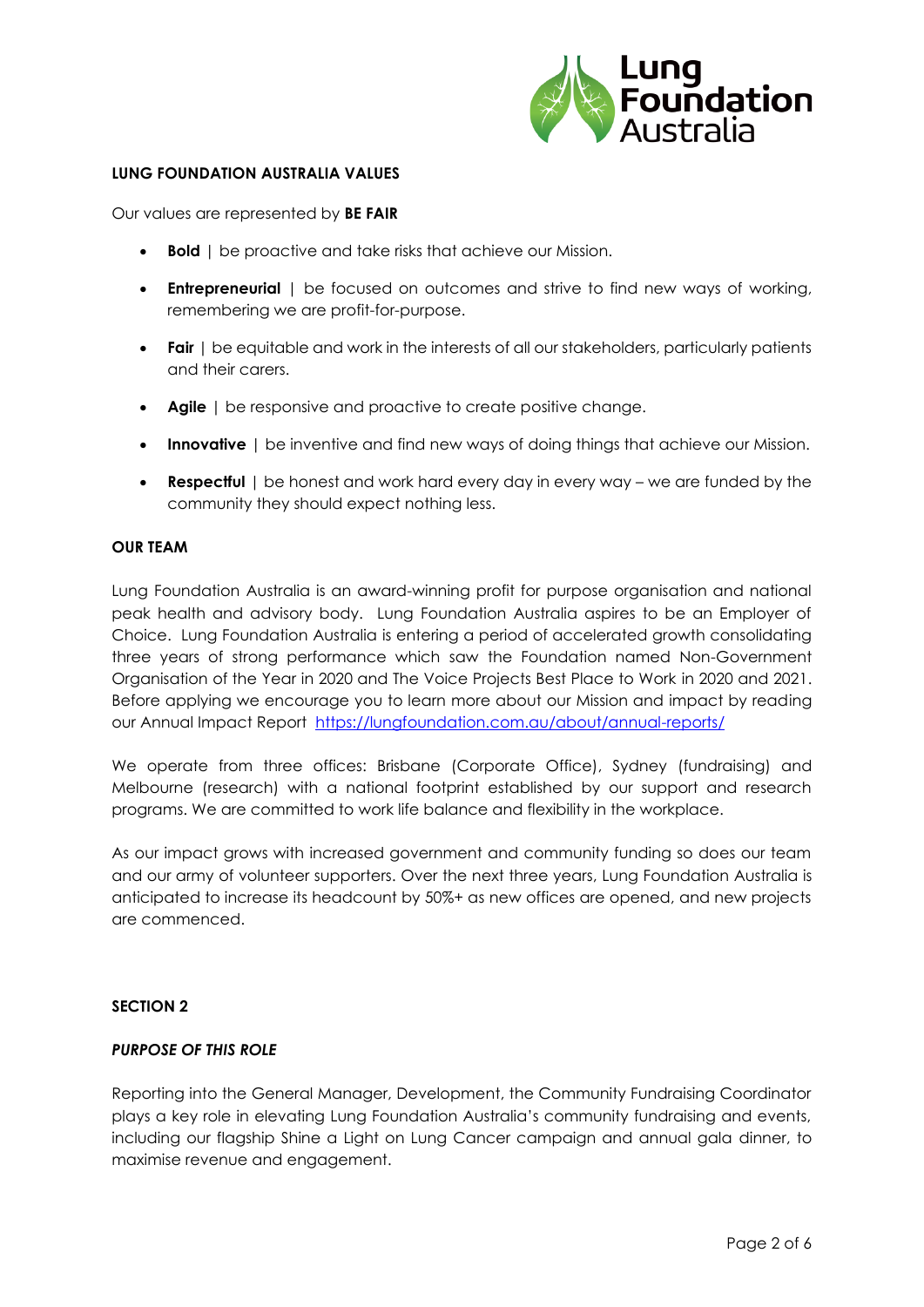

# **SKILLS, QUALIFICATIONS AND KEY ATTRIBUTES REQUIRED (KEY SELECTION CRITERIA)**

#### **Qualifications**

• Tertiary qualification/certificate in events management / marketing / communications / fundraising is desirable.

#### **Experience**

- One or more years' experience in a similar role, with a proven track record of consistently achieving fundraising revenue targets.
- Proven experience in coordinating fundraising activities ideally community-based fundraising/events and logistics.
- Demonstrated experience providing high-level supporter care and a strong understanding of the fundraiser journey.
- Solid understanding of CRM, donor management systems and/or third-party fundraising platforms, such as Grassrootz or Funraisin.
- Exceptional time-management skills and the ability to balance multiple priorities and work to tight deadlines.
- Understanding of the use of digital and social media platforms to drive the success of community fundraising initiatives.
- Strong administration skills with an eye for detail.

#### **Knowledge and Skills**

As the ideal candidate, your skills and attributes include:

- Highly developed written and verbal communication skills, with the ability to communicate effectively to a range of different audiences.
- Excellent interpersonal skills, with the ability to build relationships across a diverse range of stakeholders, internally and externally.
- Proven ability to work autonomously and cross-functionally across teams.
- Ability to effectively and efficiently manage multiple workplans and priorities simultaneously.
- Experienced use of Microsoft Office software, Sharepoint and strong capability with donor database software such as Salesforce.
- Ability to travel interstate to other office locations as required.

As part of your induction process you will be required to undertake the following:

- National Police Check
- Working with Vulnerable Persons Check

#### **KEY AREAS OF RESPONSIBILITY AND PERFORMANCE INDICATORS**

The major areas of work, organised as key areas of responsibility and performance indicators, are outlined in this section.

| <b>Key Areas of</b><br><b>Responsibility</b> | <b>Performance Outcomes</b>                                                                                                                                                   |
|----------------------------------------------|-------------------------------------------------------------------------------------------------------------------------------------------------------------------------------|
| <b>Fundraising</b>                           | Coordinate our existing community fundraising campaigns<br>and activities, including but not limited to our flagship Shine a<br>Light on Lung Cancer and Shine a Light Walks. |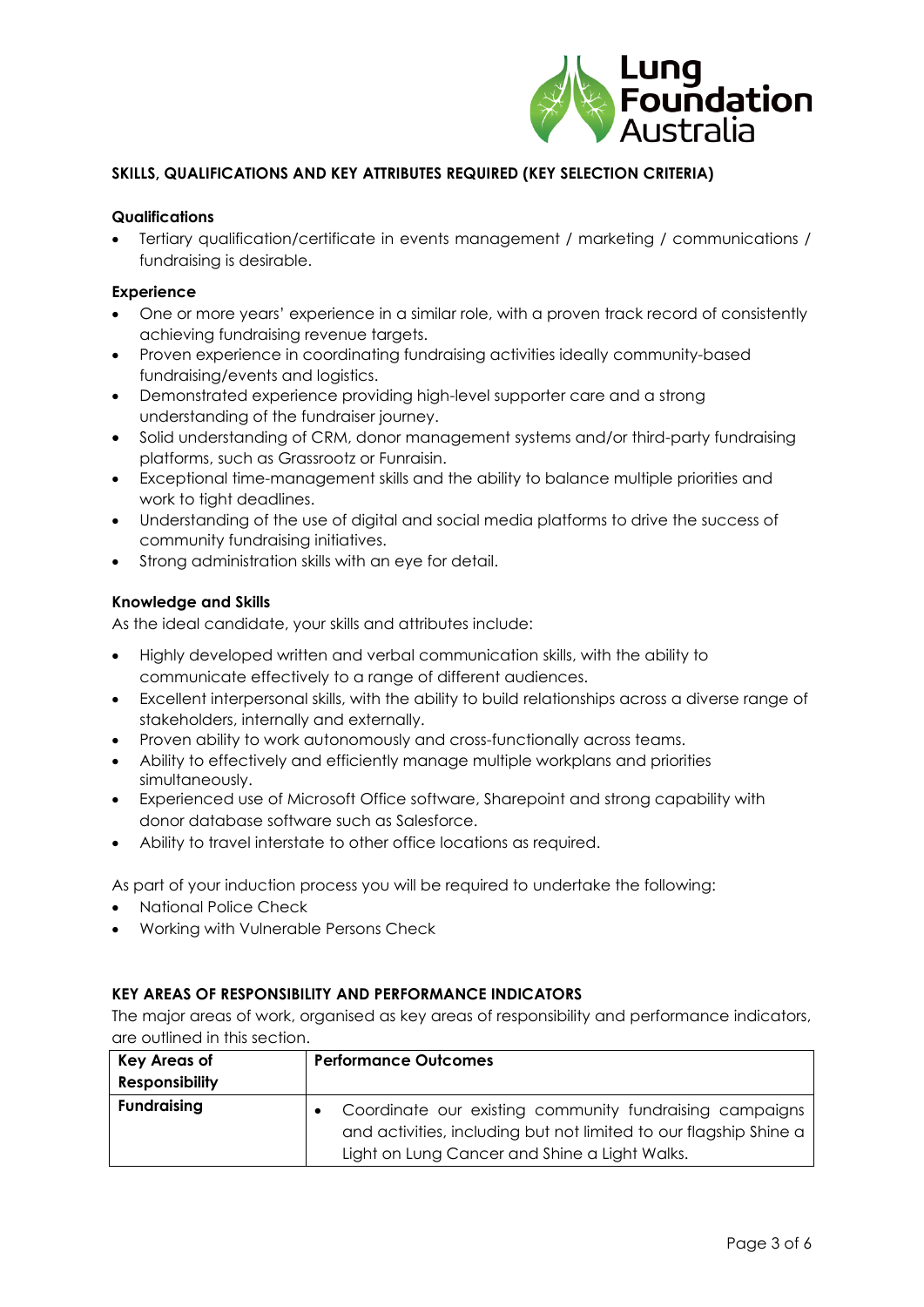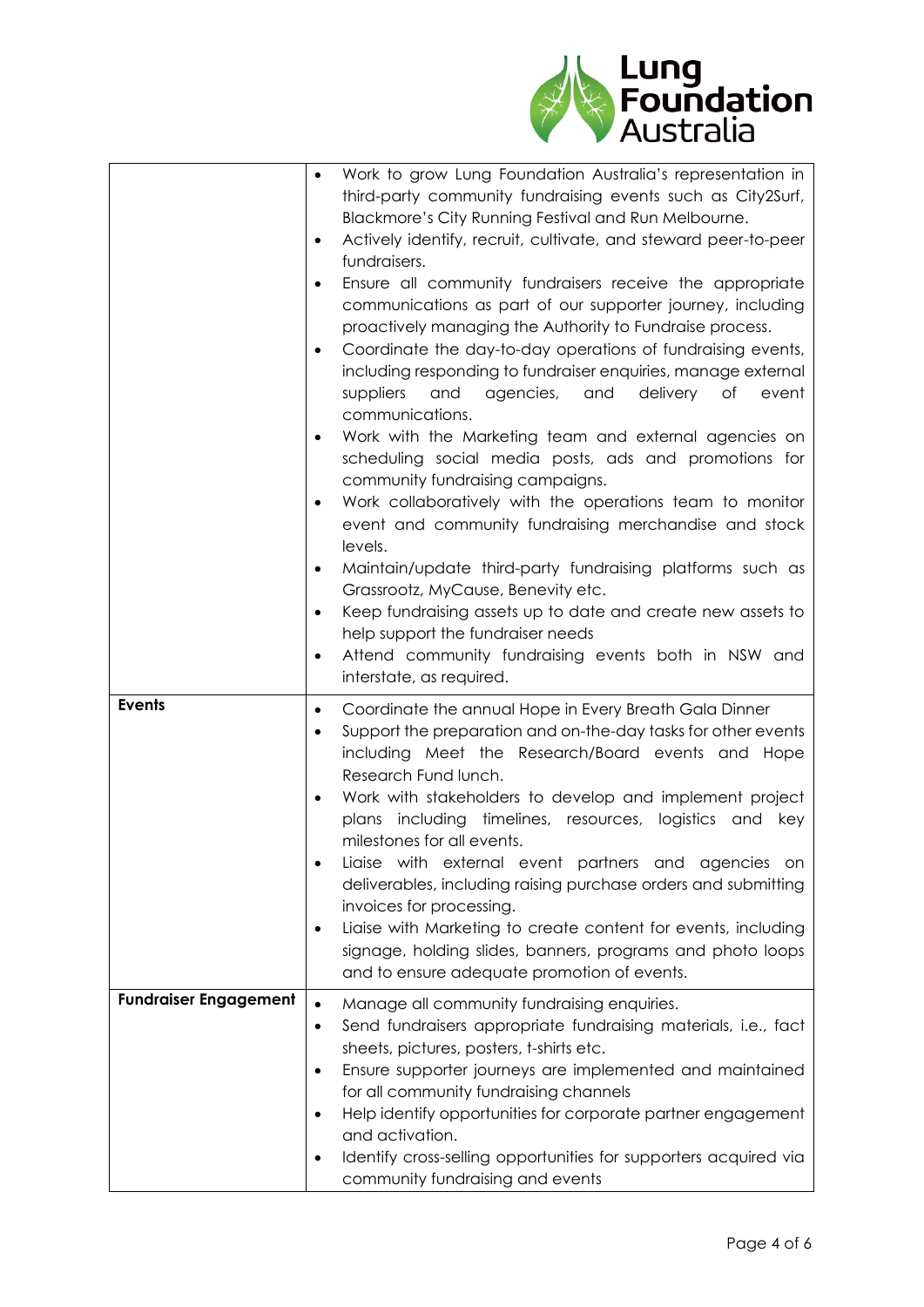

|                                               | Undertake other duties as required, such as supporting phone<br>$\bullet$<br>and email enquiries from fundraisers and donors.                                                                                                                                                                                                                                                                                                                                                                                                                                                      |
|-----------------------------------------------|------------------------------------------------------------------------------------------------------------------------------------------------------------------------------------------------------------------------------------------------------------------------------------------------------------------------------------------------------------------------------------------------------------------------------------------------------------------------------------------------------------------------------------------------------------------------------------|
| <b>Reporting and</b><br>Administration        | Contribute to annual business plans, risk management plans<br>$\bullet$<br>and event or appeal budgets as required by the GM<br>Development.<br>Monitor and report on targets such as income and<br>$\bullet$<br>expenditure, fundraiser registrations and conversion of<br>registrants to active fundraisers.<br>Ensure campaigns are executed on time, KPI's are achieved,<br>$\bullet$<br>and campaigns are within budget.<br>Obtain any council approvals, permits, licences, hire of<br>$\bullet$<br>facilities and insurances pertaining to planned events or<br>activities. |
|                                               | Ensure Lung Foundation Australia's database is kept to date<br>$\bullet$<br>with accurate information at all times.                                                                                                                                                                                                                                                                                                                                                                                                                                                                |
| <b>Team contribution and</b><br>effectiveness | Positive contribution to team environment through the<br>$\bullet$<br>demonstration of behaviours that reflect Lung Foundation<br>Australia values - BE FAIR.                                                                                                                                                                                                                                                                                                                                                                                                                      |
|                                               | Work in a consultative manner with the senior leadership team<br>$\bullet$<br>and in collaboration with broader team to achieve goals.                                                                                                                                                                                                                                                                                                                                                                                                                                             |
|                                               | Work synergistically within and across teams of Lung<br>$\bullet$<br>Foundation Australia.                                                                                                                                                                                                                                                                                                                                                                                                                                                                                         |
|                                               | Regular cross-organisation communication<br>of<br>program<br>$\bullet$<br>activity.                                                                                                                                                                                                                                                                                                                                                                                                                                                                                                |
|                                               | Participation in Lung Foundation Australia events and<br>$\bullet$<br>meetings as required.                                                                                                                                                                                                                                                                                                                                                                                                                                                                                        |
|                                               | Compliance with Lung Foundation Australia values, policies,<br>$\bullet$<br>procedures and statutory obligations.                                                                                                                                                                                                                                                                                                                                                                                                                                                                  |
| <b>Workplace Health &amp;</b><br>Safety (WHS) | Compliance with legislative and Lung Foundation Australia<br>$\bullet$<br>WHS Policy.                                                                                                                                                                                                                                                                                                                                                                                                                                                                                              |
|                                               | Ensure a safe working environment for self and others,<br>including when working from home.                                                                                                                                                                                                                                                                                                                                                                                                                                                                                        |

# **SECTION 3**

# *REPORTING RELATIONSHIPS*

This is one of several positions reporting to the General Manager, Development.

# *EXTERNAL RELATIONSHIPS*

This position works with a variety of internal and external stakeholders to deliver projects and activities.